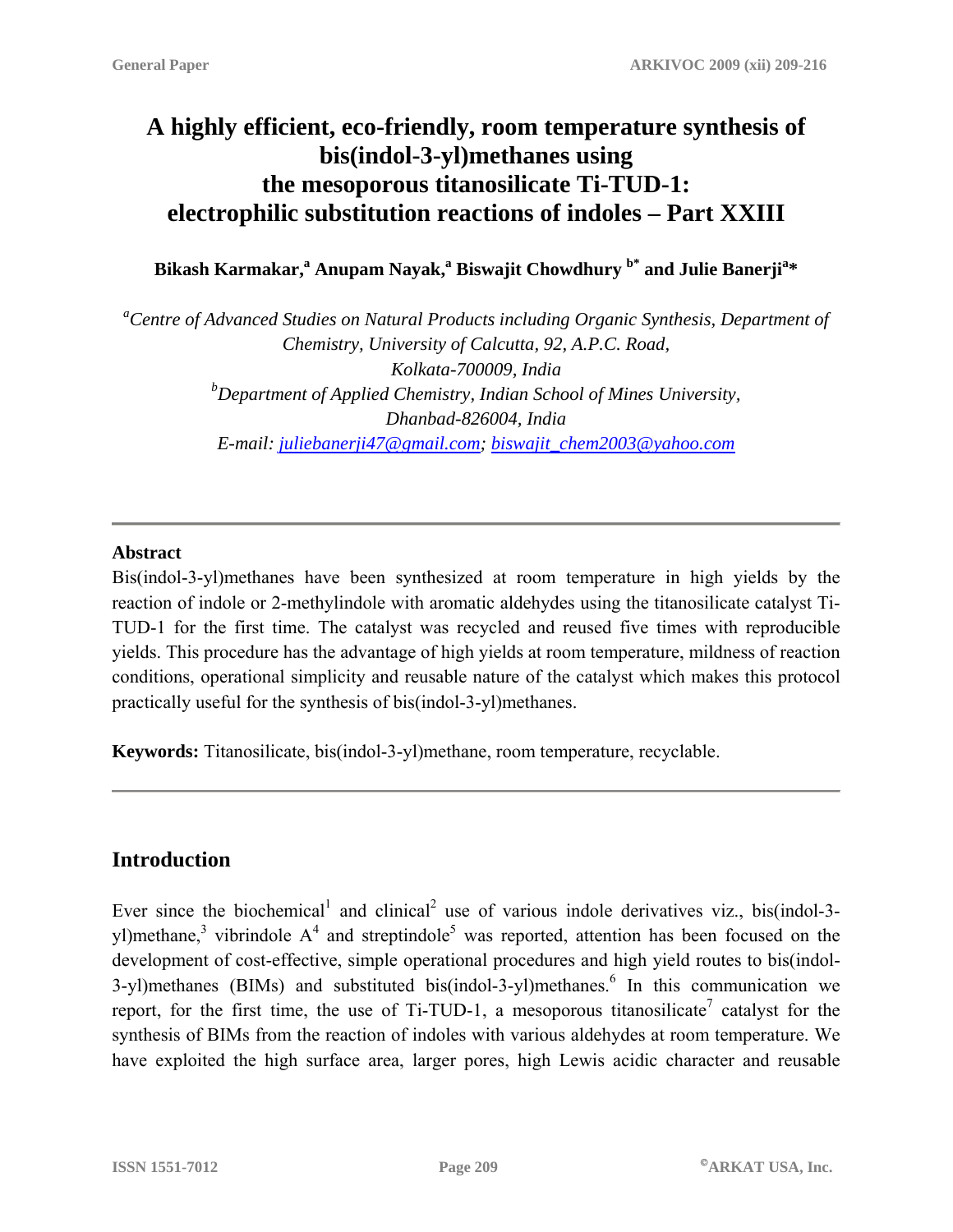nature of the catalyst in synthesizing bis(indol-3-yl)methanes with high chemoselectivity and in quantitative yields following a clean and green pathway.

### **Results and Discussion**

Mesoporous Ti-TUD-1 (Ti/Si mole ratio =  $0.01$ ,  $0.03$ ,  $0.05$ , named as catalyst x, y, z respectively) catalyst was prepared by non-hydrothermal sol-gel technique and was modified from that followed by T. Maschmeyer *et al*. <sup>7</sup> It was then characterized by Transmission Electron Microscopy (TEM) and surface area analysis by Brunauer, Emmett and Teller (BET) method. TEM images (Figure 1) of the catalyst clearly show that the surface is highly porous in nature and is of a spongy type. There are mixtures of small and large pores well distributed over the whole surface. The pore sizes range between 5-15 nm. The porous channels formed are also visible in the TEM image. Due to the high porosity its surface area is also found to be high. BET measurement showed that the surface areas range between 380-450  $\text{m}^2/\text{g}$  for the three catalysts. The mesoporosity was also confirmed from X-ray powder diffraction (XRD) studies. The high surface area ensured greater accessibility of the substrates to the active sites of the catalyst.



 $(A)$  (B)

**Figure 1.** TEM images of the lamellar channels (A) and porous surface (B) of the catalyst

Due to its Lewis acid character, enhanced by the electron pull of the Si atom in the Ti-O-Si bond, and large surface area, Ti-TUD-1 could be effectively used as catalyst for the electrophilic substitution reaction of indoles with aromatic aldehydes for the formation of BIMs (Scheme 1). In order to confirm the efficiency of this catalyst, a comparative study was carried out with a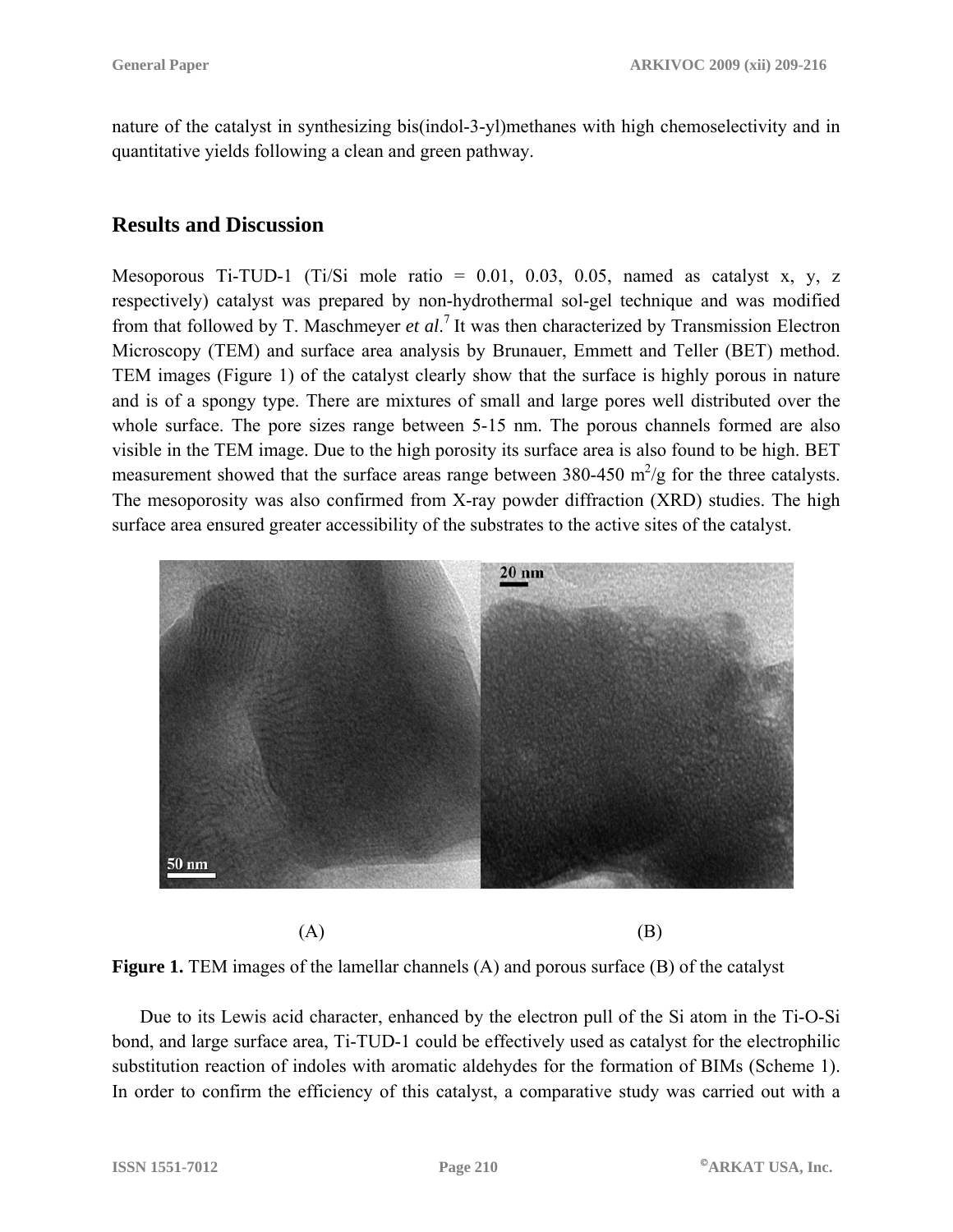variety of catalysts along with the Ti-TUD-1 with different Ti loadings and the results are summarized in Table 1. Indole was treated with benzaldehyde as a model reaction in the presence of the catalyst in dry DCM and under  $N_2$  flow. The reaction did not proceed in the absence of any catalyst. Also, with unloaded mesoporous silicate TUD-1 and bulk  $TiO<sub>2</sub>$  as catalysts, no product was obtained. Other titanosilicates like Ti-MCM-48 and TS-1 did not prove to be highly efficient in this reaction. Ti-TUD-1 catalysts with different Ti/Si content were studied and it was observed that with a Ti/Si mol ratio 0.03 (catalyst y) provided the best result. The optimization of the conditions was continued using the best catalyst with different solvent variations. We tried several solvents of variable polarity and the observations are shown in Table 2. The reaction proceeded smoothly with the best yield (89%) in dry dichloromethane. Other solvents like toluene, chloroform, acetonitrile and tetrahydrofuran resulted in low to moderate yields. In the absence of solvent, no product was obtained.

| Entry          | Catalyst         | Time (h) | Yield $^b$ (%) |
|----------------|------------------|----------|----------------|
|                | None             | 24       |                |
| 2              | TUD-1            | 24       |                |
| 3              | TiO <sub>2</sub> | 24       |                |
| $\overline{4}$ | Ti-MCM-48        | 24       | 57             |
| 5              | $Ti-TUD-1(x)$    | 6        | 85             |
| 6              | $Ti-TUD-1(y)$    | 6        | 89             |
| 7              | $Ti-TUD-1(z)$    | 6        | 78             |
| 8              | $TS-1$           | 12       | 48             |

**Table 1.** Study of catalyst variation in the synthesis of bis(indol-3-yl)methanes<sup>a</sup>

<sup>a</sup> reaction conditions: 2 mmol benzaldehyde, 4 mmol indole, 10 mg catalyst, room temperature. <sup>b</sup> isolated yield after purification



**Scheme 1.** Mesoporous titanosilicate catalyzed synthesis of bis(indol-3-yl)methanes **3**.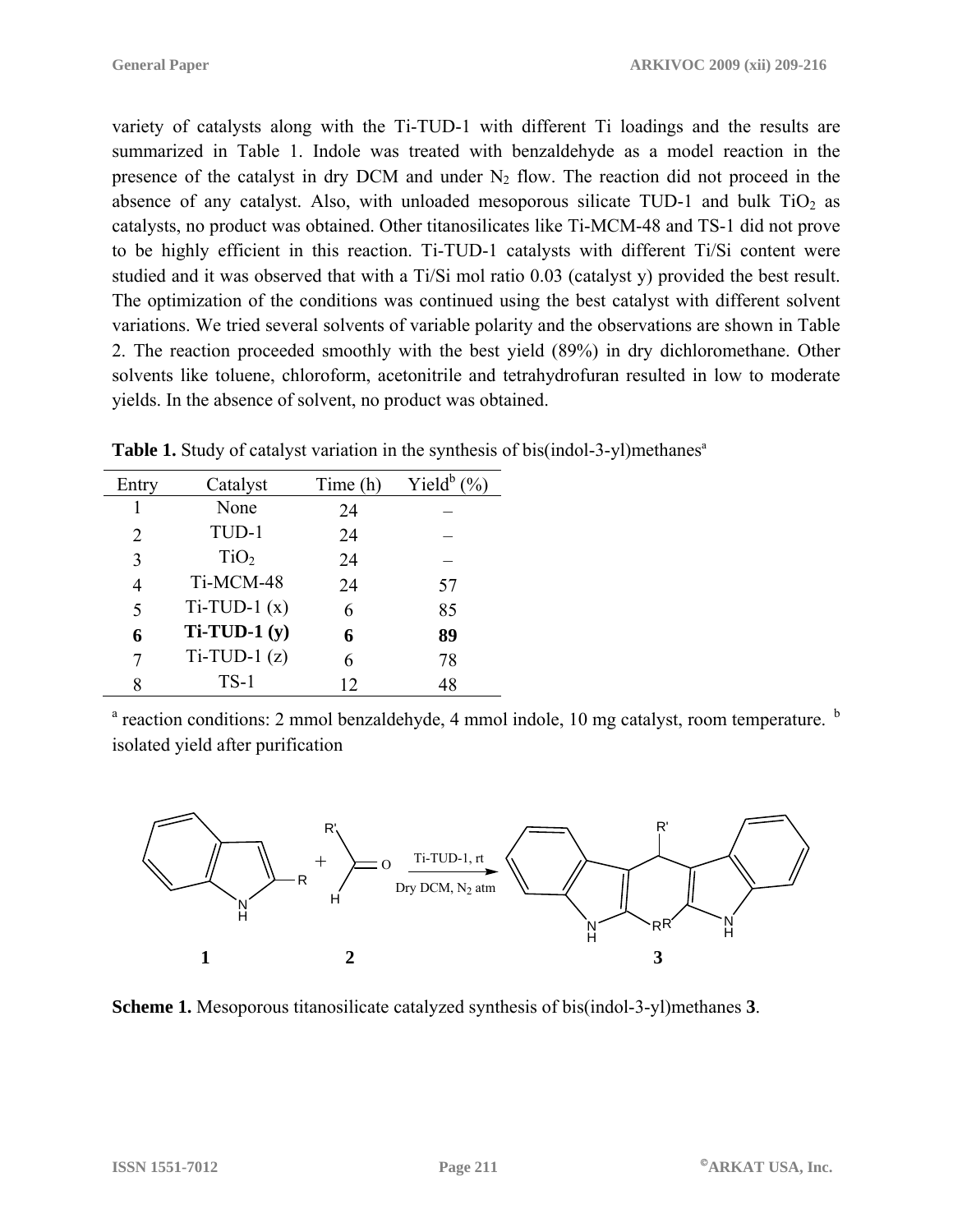| Entry | Solvent                | Time (h) | Yield <sup>b</sup> |
|-------|------------------------|----------|--------------------|
|       | None                   | 24       |                    |
| 2     | <b>Dichloromethane</b> |          | 89                 |
|       | Chloroform             | 12       | 35                 |
|       | Toluene                | 24       | 15                 |
| 5     | Acetonitrile           | 12       | 52                 |
|       | Tetrahydrofuran        | 12       |                    |
|       |                        |          |                    |

**Table 2.** Use of Ti-TUD-1 catalyst in various solvents<sup>a</sup>

<sup>a</sup> reaction conditions: 2 mmol benzaldehyde, 4 mmol indole, 10 mg catalyst, room temperature. <sup>b</sup> isolated yield after purification.

A series of reactions were carried to study the scope and generality of Ti-TUD-1 (y) catalyst using various aromatic aldehydes and two indoles. The results are shown in Table 3. The bis(indol-3-yl)methanes **3a-o** were synthesized utilizing indole **1a** and 2-methylindole **1b** with a variety of aromatic aldehydes **2a-l** under the optimum conditions. In all the cases, BIMs were obtained as the sole products. Most of the aldehydes reacted with indoles to produce the bis(indol-3-yl)methanes in high yields. The effect on the yields of electron-withdrawing or electron-donating substituents on the aldehydes is shown in Table 3 (entries 2 and 7). It was observed that the reaction proceeded faster and in better yields with 2-methylindole **1b** than with indole **1a** possibly due to higher electron density at C-3. With indole, the reaction time was between 6-8 hours, while with 2-methylindole the reaction was complete within 45-120 minutes depending upon the electrophiles used. However, the catalyst did not show any activity towards ketones, viz., acetone **2m**, acetophenone **2n** and cyclohexanone **2o**. After prolonged reaction time at room temperature as well as on heating up to 60 °C both starting materials remained unchanged. This can be attributed to the lower electrophilicity of ketones compared to aldehydes.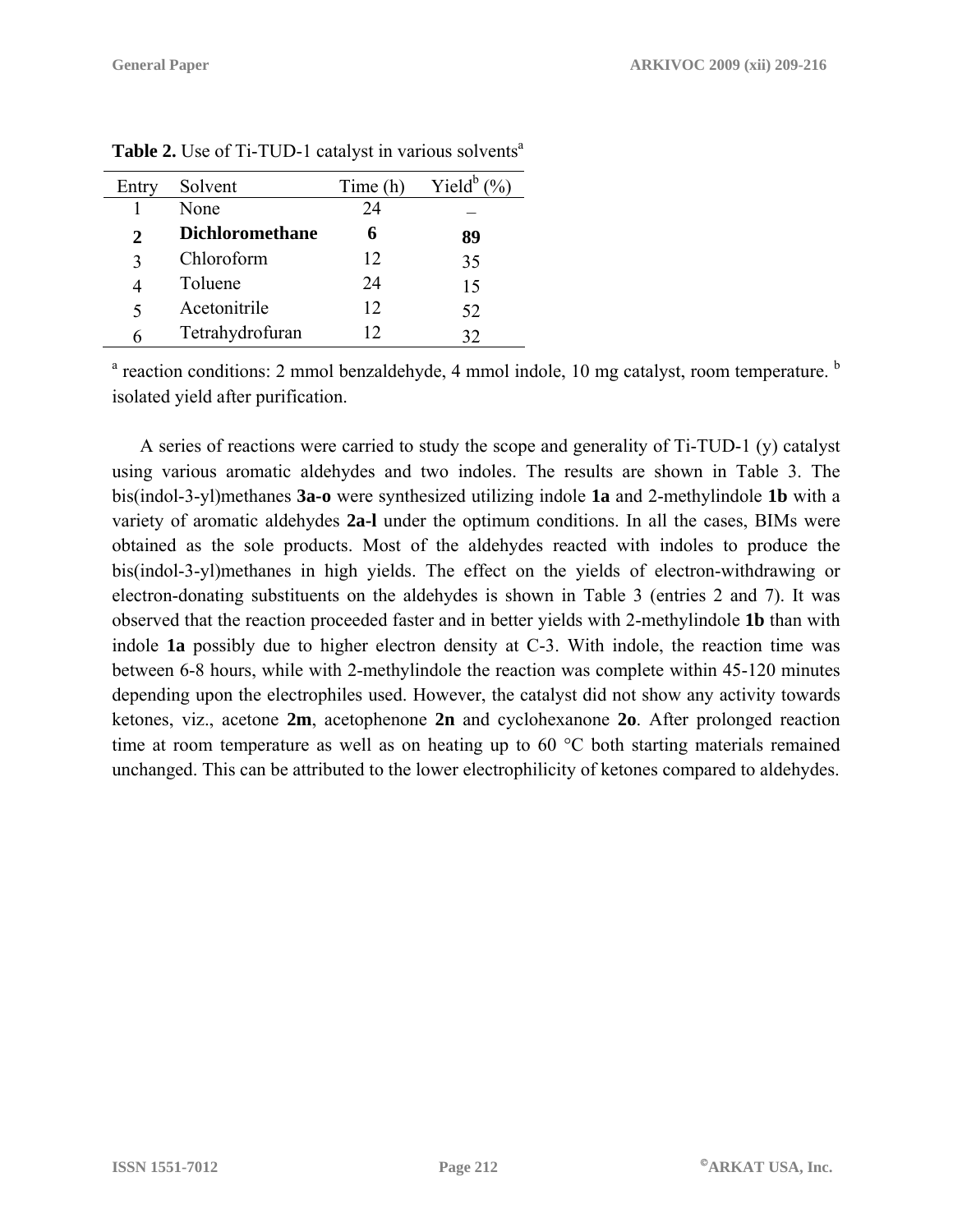| Entry          | $\bf R$ | ${\bf R}'$                                          | Product 3      | Yield $\mathfrak{b}$ (%) |
|----------------|---------|-----------------------------------------------------|----------------|--------------------------|
| 1              | H(1a)   | $C_6H_5(2a)$                                        | 3a             | 89                       |
| $\overline{2}$ | H(1a)   | $(4-NO2) C6H4(2b)$                                  | 3 <sub>b</sub> | 94                       |
| 3              | H(1a)   | $(4-Me) C6H4(2c)$                                   | 3c             | 78                       |
| $\overline{4}$ | H(1a)   | $(4-Cl) C6H4(2d)$                                   | 3d             | 84                       |
| 5              | H(1a)   | $(3-NO2) C6H4(2e)$                                  | 3 <sub>e</sub> | 91                       |
| 6              | H(1a)   | $(4-OH) C6H4 (2f)$                                  | 3f             | 71                       |
| 7              | H(1a)   | $(4-NMe2) C6H4(2g)$                                 | 3g             | 64                       |
| 8              | H(1a)   | $(4\text{-}OMe) C6H4(2h)$                           | 3 <sub>h</sub> | 73                       |
| 9              | H(1a)   | $(4-OH)$ (3-OMe) $C_6H_3$ (2i)                      | 3i             | 62                       |
| 10             | H(1a)   | $(3, 4$ -di OMe) C <sub>6</sub> H <sub>3</sub> (2j) | 3j             | 75                       |
| 11             | H(1a)   | $(3, 4, 5-tri OMe) C6H2(2k)$                        | 3k             | 78                       |
| 12             | Me(1b)  | $C_6H_5(2a)$                                        | 3 <sub>l</sub> | 91                       |
| 13             | Me(1b)  | $(4-NO2) C6H4(2b)$                                  | 3m             | 96                       |
| 14             | Me(1b)  | $(4-Cl) C6H4(2d)$                                   | 3n             | 86                       |
| 15             | Me(1b)  | furoy $l(2l)$                                       | 30             | 88                       |
| 16             | H(1a)   | acetone $(2m)$                                      |                |                          |
| 17             | H(1a)   | cyclohexanone(2n)                                   |                |                          |
| 18             | H(1a)   | acetophenone $(20)$                                 |                |                          |

Table 3. Synthesis of bis(indol-3-yl)methanes over mesoporous titanosilicate Ti-TUD-1<sup>a</sup>

<sup>a</sup> reaction conditions: 2 mmol carbonyl compound, 4 mmol indole, 10 mg catalyst, room temperature.

<sup>b</sup> isolated yield after purification.

Ti-TUD-1 is a very stable catalyst and can be recycled. It was reused for five consecutive times after being dried at 100  $^{\circ}$ C for 2 hours. No appreciable loss in its catalytic activity was observed as is evident from the yields (Figure 2). The high catalytic activity of Ti-TUD-1 is probably due to the high accessibility of the substrate molecules to the catalytic sites of the mesoporous system where  $Ti^{4+}$  is in tetrahedral coordination and being symmetrically dispersed over the three dimensional surface. Regarding the mechanism, it can be presumed that Ti-O-Si linkages at the surface bind with the aldehyde oxygen and increase the carbonyl activity. Indole then attacks the activated carbonyl to generate an indolenium cation. This intermediate, being unstable, is attacked by a second indole molecule and subsequent loss of water resulting in the formation of bis(indol-3-yl)methane.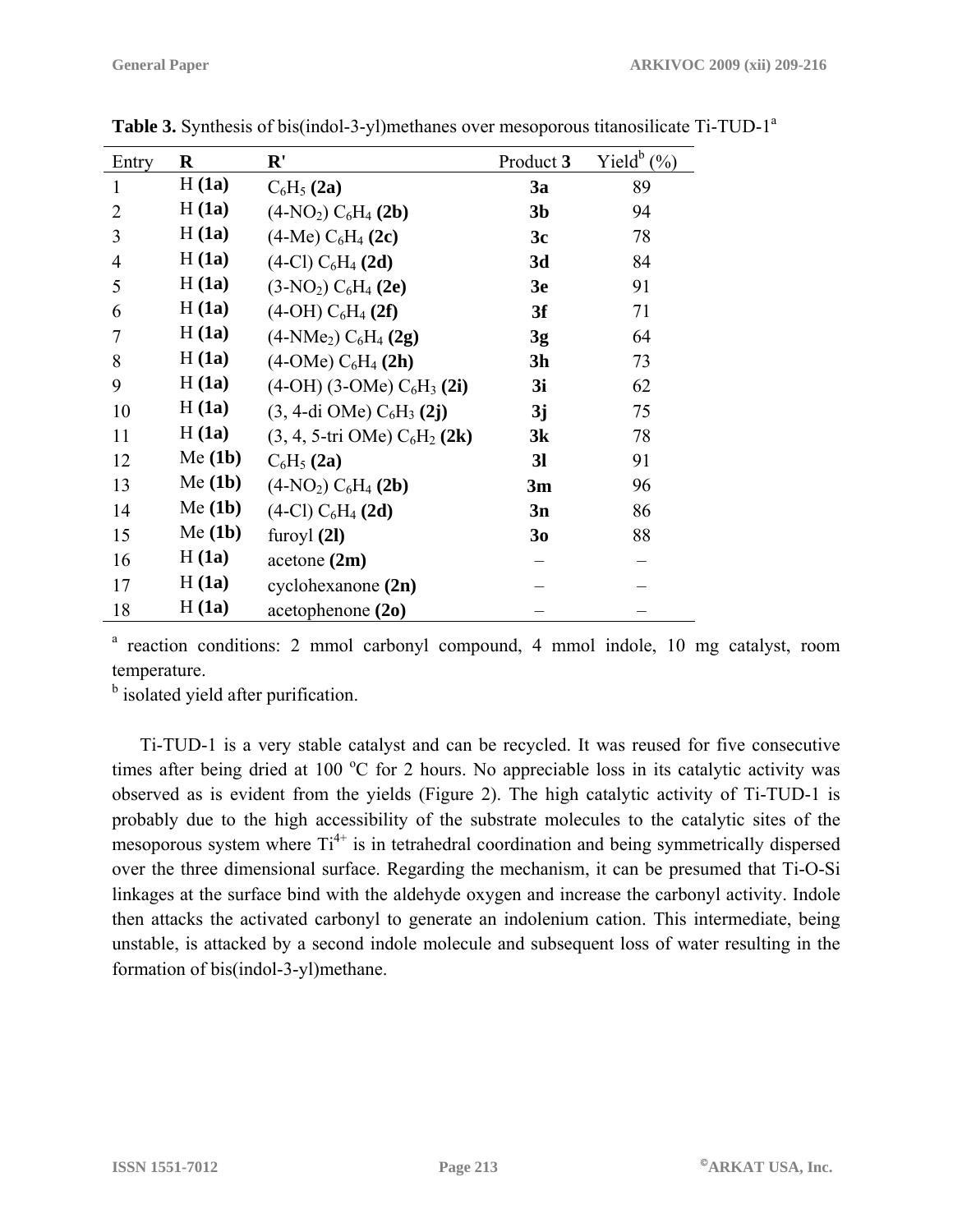

#### **Figure 2.** Recycling of the catalyst<sup>a</sup>

<sup>a</sup> reaction conditions: 2 mmol benzaldehyde, 4 mmol indole, 10 mg catalyst, room temperature, isolated yield.

## **Experimental Section**

All chemicals were of analytical grade and used as such without further purification. The solvents were purified by distillation. All IR spectra were recorded on Perkin Elmer RX-1 FTIR spectrophotometer. <sup>1</sup>H NMR and <sup>13</sup>C NMR were done on Bruker-Avance Digital 300 MHz and 75.5 MHz Spectrometer. <sup>1</sup>H NMR and <sup>13</sup>C NMR were done on Bruker-Avance Digital 300 MHz and 75.5 MHz Spectrometer. TMS was used as internal standard. A JEOL JMS 600 mass spectrometer was used to record the HRMS. TEM images were obtained from a Hitachi H-9000 NAR Transmission Electron Microscope at an operating voltage of 100 kV. The sample was prepared by placing one drop dispersed solution of the catalyst in acetone solvent on a carbon coated copper grid followed by drying in air. Melting points (uncorrected) were determined on a Köfler Block apparatus. Analytical TLC was performed using E. Merck aluminium-backed silica gel plates coated with silica gel G and monitored under UV light (254 and 360 nm) and also by exposing to iodine. Indole, aldehydes and ketones were purchased from Merck.

#### **Typical procedure for the preparation of modified Ti-TUD-1 catalyst**

A modified sol-gel method was used to prepare mesoporous titanosilicate catalyst. Tetraethyl orthosilicate (TEOS) (Acros 99.5%) and titanium (IV) butoxide (Acros 99%) were used as the precursor for silica and titanium respectively. In the typical procedure, titanium butoxide was added slowly to the TEOS solution. A mixture of triethanolamine (TEA) (Acros 99%) and deionised water was added to a stirring solution and then triethyl ammonium hydroxide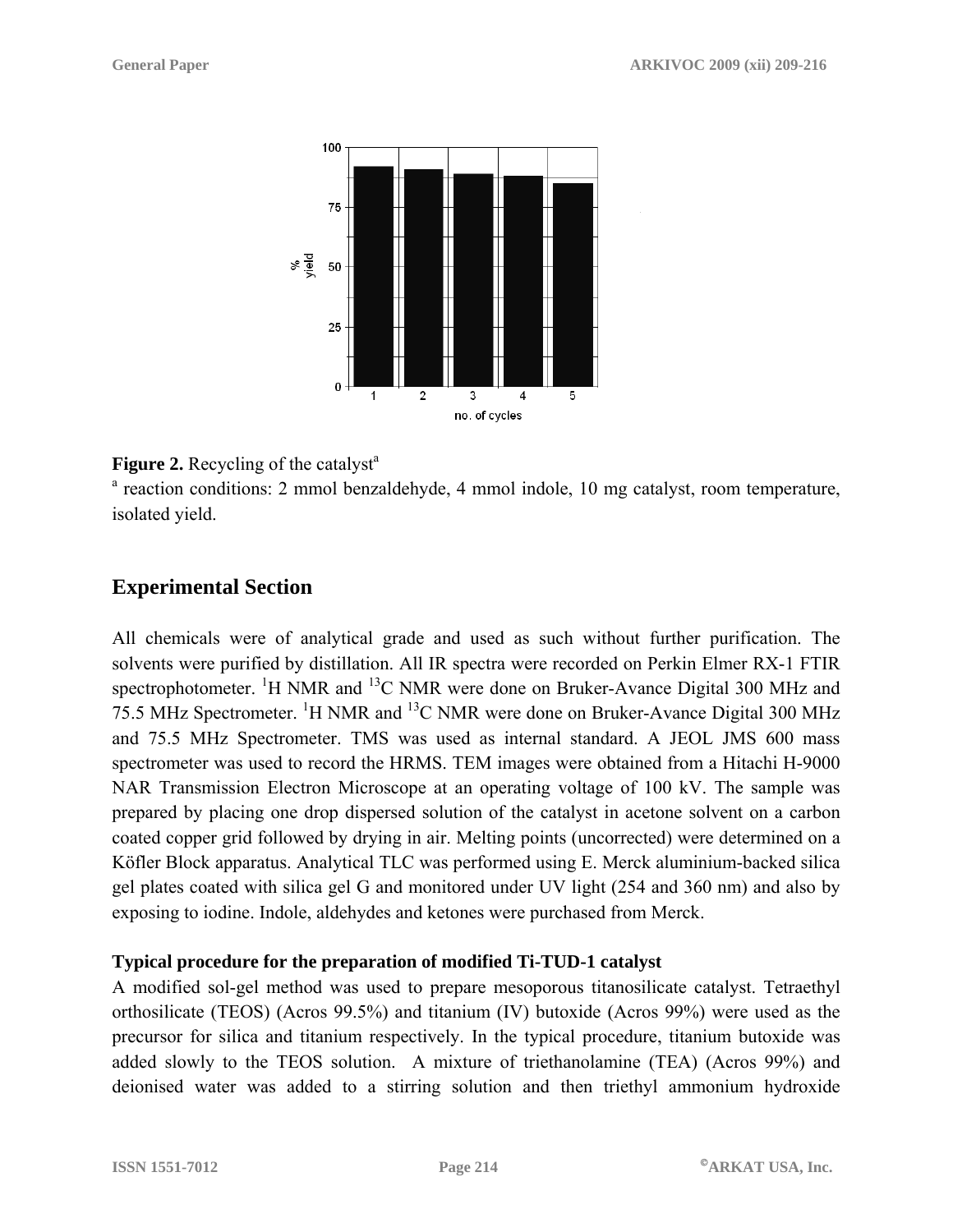(TEAOH) (E-Merck) (20% aqueous solution) was added dropwise to maintain pH 9. The final molar ratio of the reagents was  $1.0$  SiO<sub>2</sub>:  $0.03$  TiO<sub>2</sub>:  $3.0$  TEA:  $0.3$  TEAOH:  $15$  H<sub>2</sub>O. The solution was aged for 24 hours at room temperature. It was then dried at 115 °C for 16 hours and finally calcined at 700 °C for 12 hours at the rate of 2 °C/minute under the flow of air.

#### **Typical procedure for the synthesis of bis(indol-3-yl)methanes**

A mixture of benzaldehyde (98 mg, 2 mmol) and indole (200 mg, 4 mmol) were taken in a 50 mL round-bottom flask containing 5 mL dry dichloromethane. Ti-TUD-1 catalyst (10 mg) was then added and the reaction mixture stirred continuously at room temperature under nitrogen atmosphere till the full consumption of starting materials was observed (TLC). After the completion of reaction the catalyst was filtered carefully. The residue obtained was washed with ethyl acetate, dried at 100 °C and reused as catalyst. The filtrate was evaporated under reduced pressure to give the crude product which was purified by column chromatography using neutral alumina and appropriate ethyl acetate/petroleum ether mixtures as eluent. All the isolated products were known. They were characterized by melting point measurement, IR spectroscopy, <sup>1</sup>H NMR, <sup>13</sup>C NMR and HRMS spectrometry and elemental analysis  $(C, H, N)$  and were compared to their authentic data.<sup>8</sup>

#### **Acknowledgements**

J.B. and A.N. thank UGC (New Delhi) for providing the funds. BC also thanks Fast Track Young Scientist Scheme under DST (New Delhi) for financial assistance. BK thanks Mr. P. Ghosh for Instrumnetal analysis at Calcutta University and IIT, Kharagpur for TEM analysis.

## **References**

- 1. (a) Lo, K. K.-W.; Tsang, K. H.-K.; Hui, W.-K.; Zhu, N. *Chem. Commun*. **2003**, 2704. (b) Ramirez, A.; Garcia-Rubio, S. *Curr. Med. Chem*. **2003**, *10*, 1891.
- 2. (a) Le, H. T.; Schaldach, C. M.; Firestone, G. L.; Bjeldanes, L. F. *J. Biol. Chem*. **2003**, *278*, 21136. (b) Dalessandri, K. M.; Firestone, G. L.; Fitch, M. D.; Bradlow, H. L.; Bjeldanes, L. F. *Nutr. Cancer.* **2004**, *50*, 161.
- 3. (a) Maciejewska, D.; Rasztawicka, M.; Wolska, I.; Anuszewska, E.; Gruber, B. *Eur. J. Med. Chem.* **2009**, *44*, 4136. (b) Karthik, M.; Tripathi, A. K.; Gupta, N. M.; Palanichamy, M.; Murugeson, V. *Catal. Commun*. **2004**, *5*, 371. (c) Gribble, G. W. *J. Chem. Soc., Perkin Trans 1*, **2000**, 1045.
- 4. Deb, M. L.; Bhuyan, P. J. *Synthesis* **2008**, 2891.